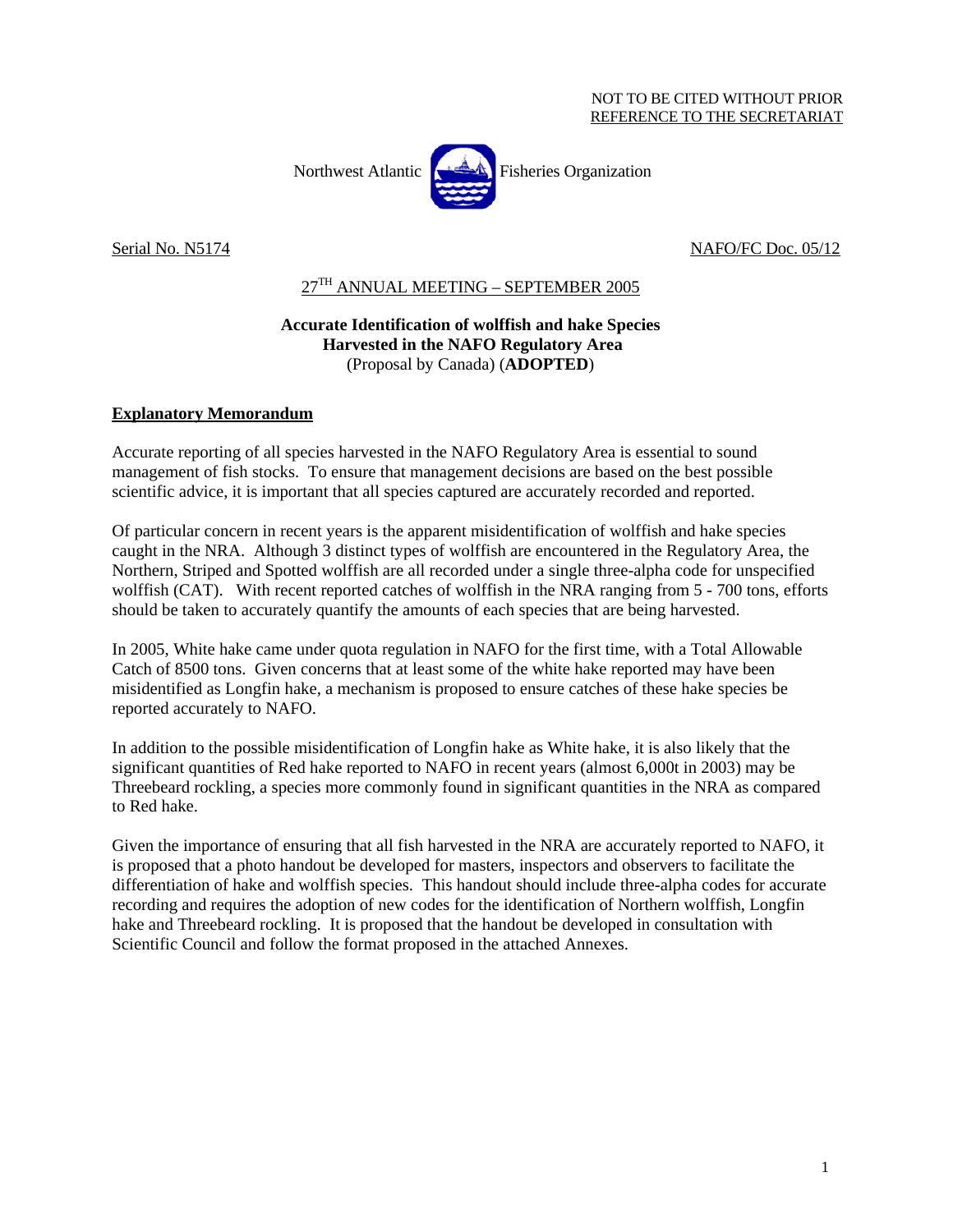*ANNEX 1 - Wolffish Species*



**Spotted Wolffish - CAS**



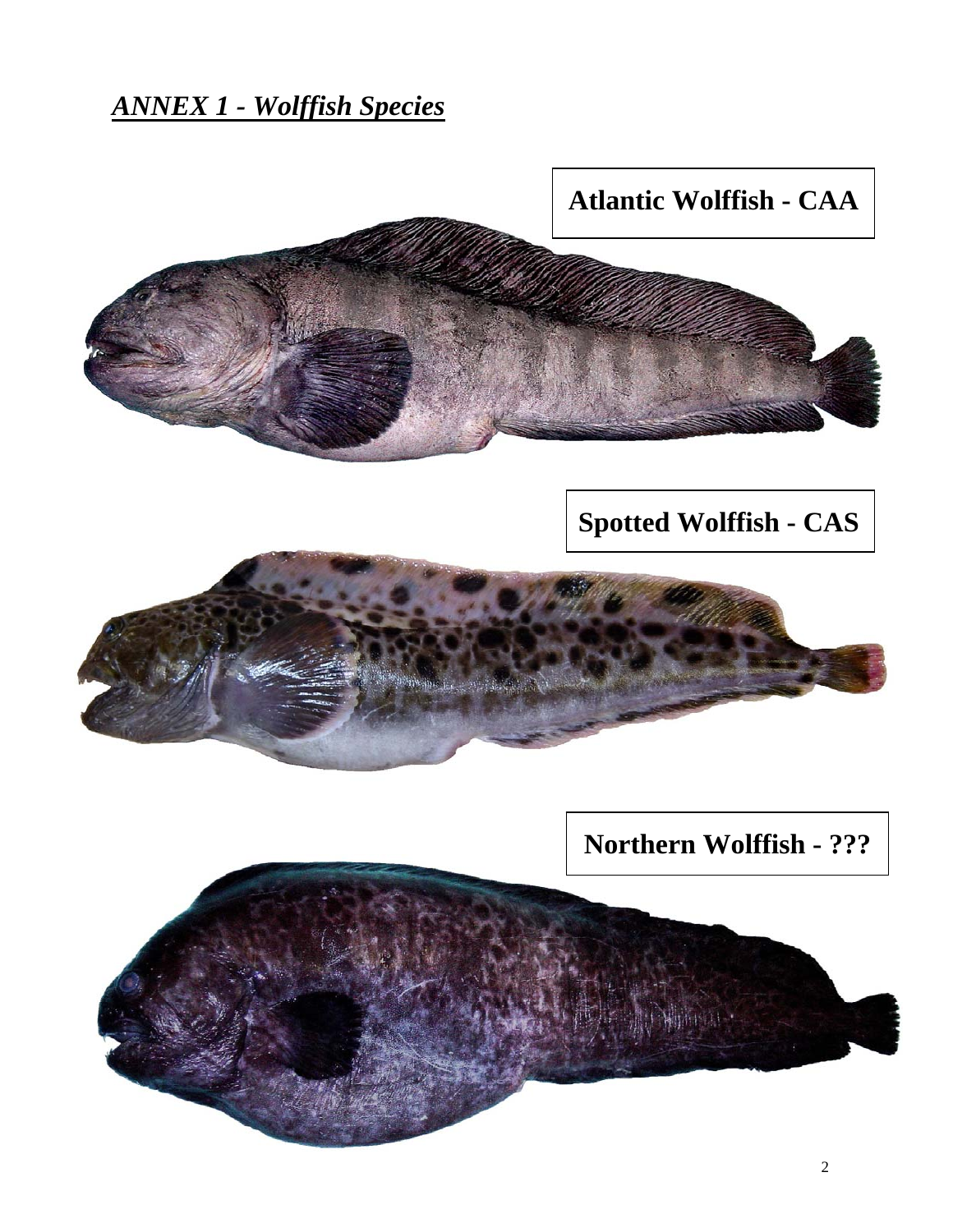*ANNEX 2 - Longfin Hake and White Hake*